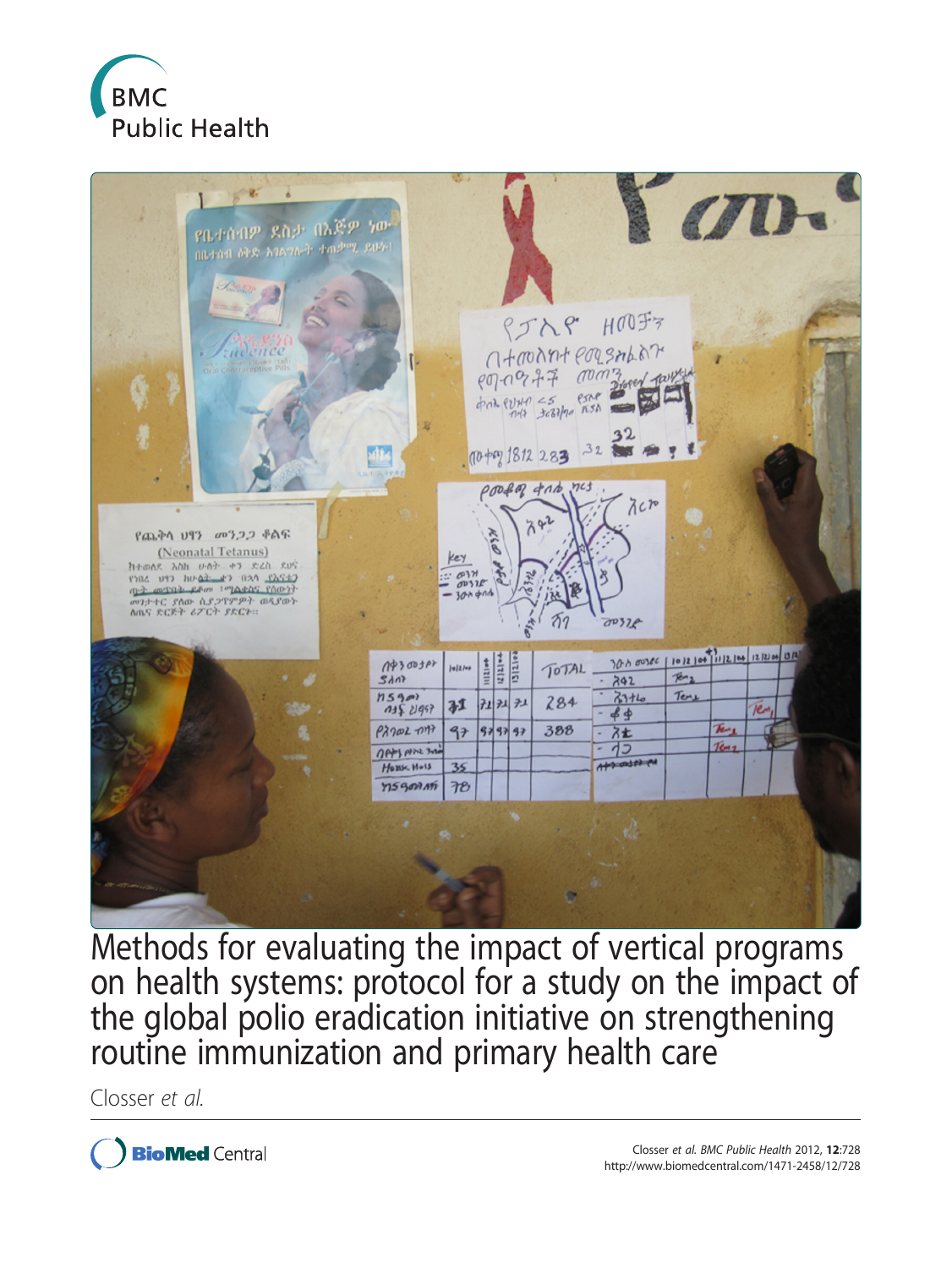# **STUDY PROTOCOL CONSUMING THE CONSUMING OPEN ACCESS**



# Methods for evaluating the impact of vertical programs on health systems: protocol for a study on the impact of the global polio eradication initiative on strengthening routine immunization and primary health care

Svea Closser<sup>1\*</sup>, Anat Rosenthal<sup>2</sup>, Thomas Parris<sup>3</sup>, Kenneth Maes<sup>4</sup>, Judith Justice<sup>5</sup>, Kelly Cox<sup>6</sup>, Matthew A Luck<sup>3</sup> , R Matthew Landis<sup>3</sup>, John Grove<sup>7</sup>, Pauley Tedoff<sup>6</sup>, Linda Venczel<sup>8</sup>, Peter Nsubuga<sup>9</sup>, Jennifer Kuzara<sup>10</sup> and Vanessa Neergheen<sup>6</sup>

# Abstract

Background: The impact of vertical programs on health systems is a much-debated topic, and more evidence on this complex relationship is needed. This article describes a research protocol developed to assess the relationship between the Global Polio Eradication Initiative, routine immunization, and primary health care in multiple settings.

Methods/Design: This protocol was designed as a combination of quantitative and qualitative research methods, making use of comparative ethnographies. The study evaluates the impact of the Global Polio Eradication Initiative on routine immunization and primary health care by: (a) combining quantitative and qualitative work into one coherent study design; (b) using purposively selected qualitative case studies to systematically evaluate the impact of key contextual variables; and (c) making extensive use of the method of participant observation to create comparative ethnographies of the impact of a single vertical program administered in varied contexts.

Discussion: The study design has four major benefits: (1) the careful selection of a range of qualitative case studies allowed for systematic comparison; (2) the use of participant observation yielded important insights on how policy is put into practice; (3) results from our quantitative analysis could be explained by results from qualitative work; and (4) this research protocol can inform the creation of actionable recommendations. Here, recommendations for how to overcome potential challenges in carrying out such research are presented. This study illustrates the utility of mixed-methods research designs in which qualitative data are not just used to embellish quantitative results, but are an integral component of the analysis.

Keywords: Polio, Eradication, Vertical program, Routine immunization, Primary health care, Comparative ethnography, Health systems

\* Correspondence: [sclosser@middlebury.edu](mailto:sclosser@middlebury.edu) <sup>1</sup>

Department of Sociology and Anthropology, Middlebury College, 306 Munroe Hall, Middlebury, VT 05753, USA

Full list of author information is available at the end of the article



© 2012 Closser et al.; licensee BioMed Central Ltd. This is an Open Access article distributed under the terms of the Creative Commons Attribution License [\(http://creativecommons.org/licenses/by/2.0\)](http://creativecommons.org/licenses/by/2.0), which permits unrestricted use, distribution, and reproduction in any medium, provided the original work is properly cited.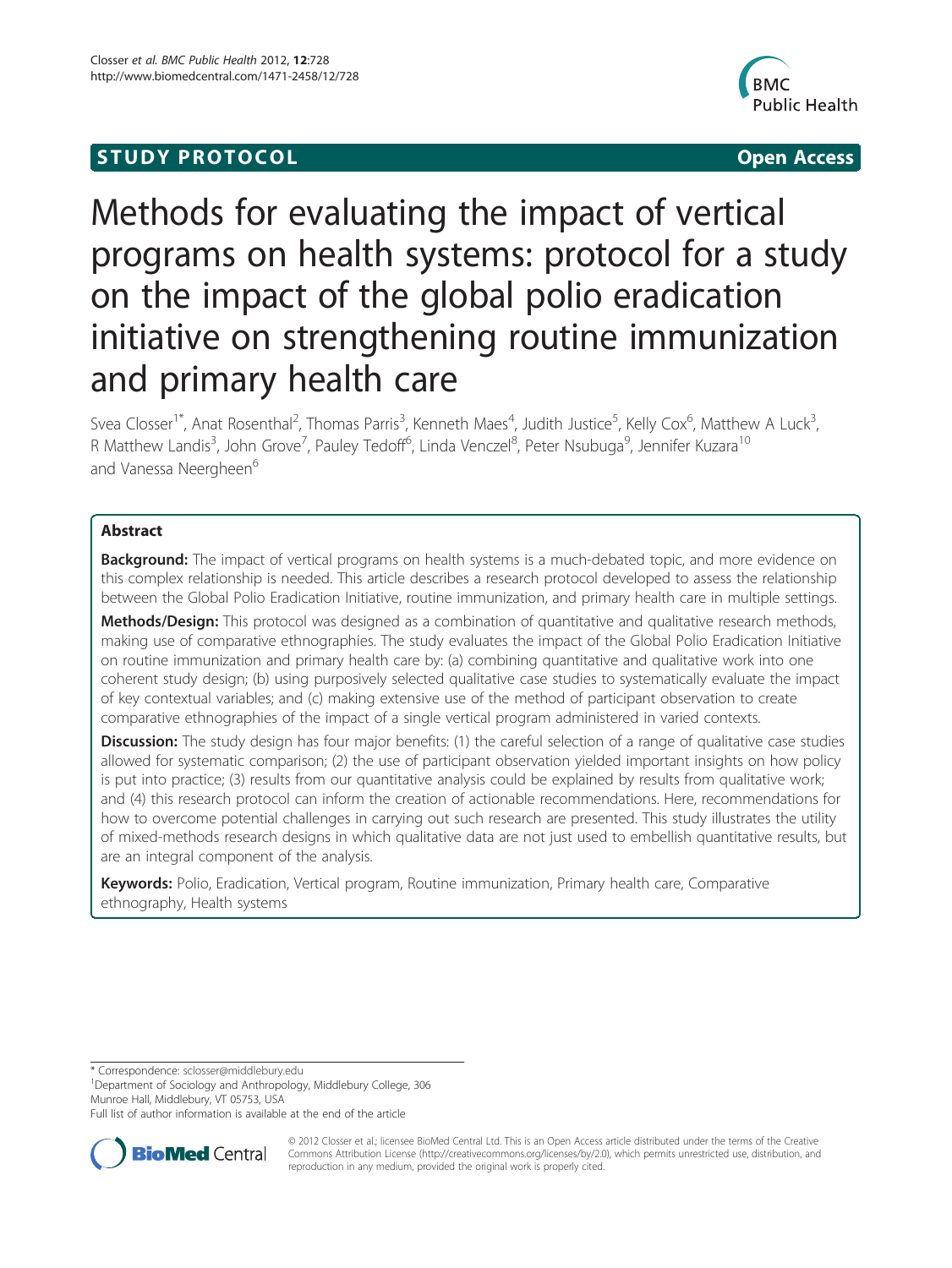# Background

The impact of vertical health programs on the function of other healthcare activities has long been a topic of conversation and debate [[1,2\]](#page-8-0). The need for an evidence base for how best to strengthen health systems amidst global resource constraints is increasingly clear [[3](#page-8-0)[-6](#page-9-0)], and solid evidence on the impact of vertical programs on health systems is needed. As is the case with systems research in other fields, interest in documenting change in health systems calls for new methods that go beyond previous analytical paradigms. Measuring the impact of global vertical programs requires gathering evidence on complex processes occurring in greatly diverse country and program implementation contexts. In this article, we describe a research protocol combining quantitative and qualitative research methods, and integrating a novel use of comparative ethnographies. This protocol was developed to assess the historical impact of the Global Polio Eradication Initiative (GPEI) on routine immunization (RI) and primary health care (PHC), and could be adapted and built upon to evaluate the strategies or impact of other vertical programs. Here, we describe the protocol, the challenges and opportunities it presented, and our recommendations to other researchers embarking on similar studies in the future.

Qualitative studies on the effects of vertical programs on health systems, including immunization programs, commonly include interview and document review components [\[7](#page-9-0)-[10\]](#page-9-0). Quantitative studies commonly evaluate the impact of vertical programs on a very limited set of outcomes, most often RI coverage [[11\]](#page-9-0). Qualitative and quantitative evaluation methods are rarely robustly combined. Our research protocol thus advances an innovative model for mixed-methods research, aimed at evaluating the impact of vertical health programs, by: (a) combining quantitative and qualitative work into one coherent study design; (b) using purposively selected qualitative case studies to systematically evaluate the impact of key contextual variables; and (c) making extensive use of the method of participant observation to create comparative ethnographies of the impact of a single vertical program administered in varied contexts. This design allows the researcher to fill data gaps where the other method would be less well-suited, and provides a way to collect and analyze historical and context-rich data to inform future strategic evaluation.

The GPEI is a 20-year, \$9-billion-dollar program that has harnessed the work of an estimated 20 million people in more than 100 countries [\[12,13](#page-9-0)]. Prior to our research, a number of studies had examined the impact of this program on health systems. Quantitative studies examined the impact of polio eradication on RI levels in India [[14\]](#page-9-0) and more broadly, in fifteen countries around the time polio eradication activities were initiated [[15\]](#page-9-0). One major review of findings noted, "Quantitative studies on the effects of polio eradication on health systems development have been hampered by the lack of credible baseline data, the absence of control groups (areas that have not implemented polio eradication strategies), and the concurrent implementation of major health system reforms such as decentralization" [\[16](#page-9-0)]. These studies showed equivocal or mixed results; without qualitative contextual data, such results were difficult to conclusively explain or derive implications from.

A number of qualitative studies had also examined the impact of polio eradication, including immunization campaigns, surveillance, and other activities, on health systems. The earliest, based on interviews carried out in the Americas, showed that polio eradication activities had a positive impact in the Americas—where health systems were already strong [[17\]](#page-9-0). Several of the researchers in that study cautioned that its findings might not apply to countries in Africa or Asia with weaker health systems [[18\]](#page-9-0). Subsequent qualitative studies showed that polio eradication activities had positive effects in some areas and negative effects in others: for example, new health infrastructure was created in Lao PDR, but mass polio campaigns interfered with the timing of family planning activities in Nepal [\[19](#page-9-0)-[21](#page-9-0)]. The authors of one study noted that the existing level of health service provision in a given country had important effects on the relationship between polio eradication and the health system [\[21\]](#page-9-0). The review cited above noted that overall, these studies provided rich contextspecific information, but concluded that the results were "not readily generalizable" [[16\]](#page-9-0).

The study protocol described here is an attempt to garner a fine-grained, geographically broad and historically deep analysis of the effects of polio eradication activities on RI and PHC. Coordinated global polio eradication activities began in the 1990s in most of Africa and Asia, with most countries initially performing 2-3 polio vaccination campaigns per year. Our quantitative analyses used variation in the intensity of polio eradication activities (the number of campaigns per year) to get around the problem of a lack of control countries that have never carried out polio eradication activities. At the same time, we used qualitative approaches to determine why polio eradication activities had positively and negatively impacted RI and PHC in specific instances, identifying mediating factors, some of which are context-specific and others shared across different times and places. In our qualitative work, we paid special attention to the impact of concurrent health system reforms and other potential contextual confounders. We aimed to evaluate two hypotheses: (1) that the initial scale-up of polio eradication activities would lead to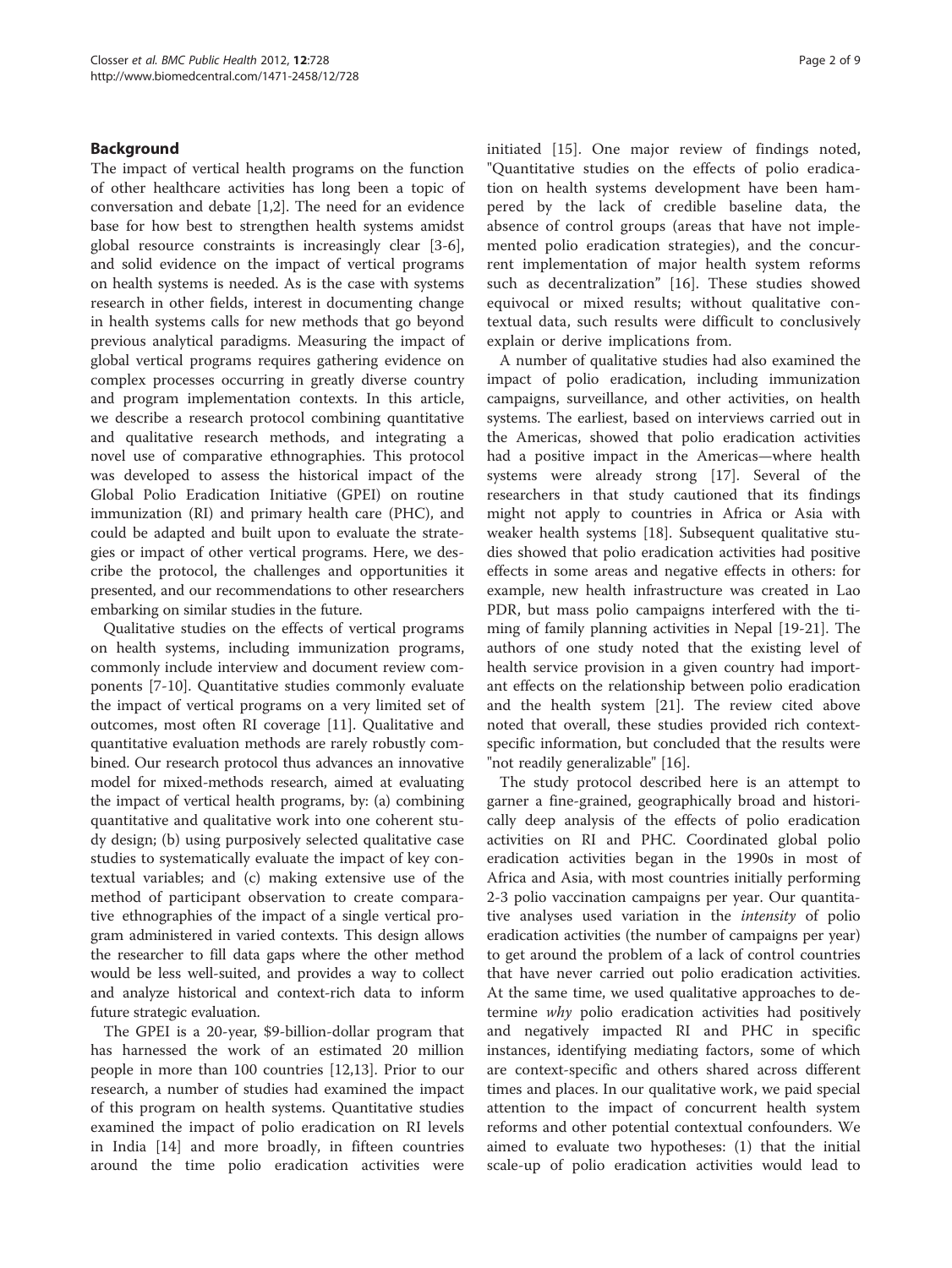positive effects attributed to the creation of improved quality health systems; and (2) that increases in the intensity of the number of polio vaccination campaigns (to as many as 11 per year in parts of South Asia) would be tied to negative effects due to the quantity of work that the eradication of polio demanded, siphoning alreadylimited resources from the health system.

# Methods/Design

The study design described here grows out of a commitment to integrate qualitative and quantitative findings. Too often, qualitative data is seen as less substantive or definitive than quantitative results; qualitative work is undertaken only to supplement quantitative findings, not on its own merits. Our experience, described throughout this paper, indicates that both qualitative and quantitative approaches, undertaken systematically, have clear and substantial explanatory power. Vertical programs are of course planned and carried out by people including doctors, surveillance officers, community health workers, and transnational monitors and experts, among others—and qualitative work has the power to illuminate the processes that drive human behavior in context. Also, as described below, our qualitative case studies were carefully selected to represent a wide range of contexts. This means that generalization from our qualitative data is to some degree possible: a trend that exists in all of our widely diverse case studies is likely to be a trend across much of South Asia and Africa. Further, since quantitative approaches are correlational and cannot prove causal relationships, we could turn to our qualitative case studies for information on causation.

Even when qualitative data do not lead to generalizable conclusions, such data are still extremely useful for understanding local processes of systemic change. And though quantitative data may lend themselves to generalizable conclusions (e.g., eradication activities have positive/negative/neutral impacts on health systems), policy-makers often need analyses that account for context-specific relationships and impacts. Thus mixedmethods research designs that truly integrate qualitative and quantitative findings are valuable tools.

The research protocol described here was approved by the Middlebury College IRB (proposal 11196).

# Case study selection

We carried out eight qualitative district-level case studies to examine the impact of the GPEI on RI and PHC. Because this relationship is complicated and highly context-dependent, these case studies aimed to provide an in-depth understanding of this relationship in the case study district, rather than in the country as a whole. The strengths of our qualitative approach depended on our researchers' ability to gain as rich an understanding as

possible of the complex processes they were asked to describe. Rather than attempt a whirlwind tour of a particular country covering much ground in little depth, our researchers had a chance to learn in some detail about the situation in a particular district, and can comment meaningfully about the ways in which eradication activities impact RI and PHC in that place. Districts were not meant to be representative of a country; our researchers' familiarity with the countries in which they were working enabled them to put their particular study districts in context.

Our quantitative work, described below, analyzed the relationship of key variables between polio eradication campaigns, RI, and PHC in the same countries as our qualitative case studies, in addition to one global analysis.

Choosing the case studies was the first meeting point between our qualitative and quantitative methods. We selected our study districts equally from among the two major regions of ongoing polio transmission—South Asia and Sub-Saharan Africa. In a previous study, the relationship between polio eradication and other health services was affected by the general strength of health services in the area [[21](#page-9-0)]. Therefore, our case studies were also selected to represent a range of levels of provision of RI and PHC, as determined by the most recent Demographic and Health Survey (DHS) studies available. Since DHS data allows regional-level but not district-level resolution, the above process led us to regions that fit our pre-defined criteria. Within those regions, final *districts* for case studies were selected by the case study researcher, often in conversation with relevant Ministry of Health officials in the country in question. We also selected case studies to represent a range of campaign intensities; our case studies experience as few as 2 to as many as 11 campaigns per year (see Table [1\)](#page-4-0).

# Quantitative research methods

We modeled the effects of polio eradication campaign intensity, and the maturity of polio eradication campaigns, on measures of RI and PHC within country using multivariate regression. We controlled for competing trends that may have also affected RI and PHC, such as other health care initiatives, increased funding, and political instability. The quantitative analyses illuminate broad patterns at large geographic scales that are not feasible to cover with detailed ethnographic studies, and give a sense of the degree to which case studies are representative of larger trends. Our general analytic strategy, tailored for each analysis, can be represented by the equation  $H_{t2} = f(H_{t1}, M, I, C)$  where: H<sub>t2</sub> is the percentage coverage of a given measure of RI or PHC at the end of a given period of observation (e.g., a threeyear period of time);  $H_{t1}$  is the percentage coverage of that measure at the beginning of the time period; M is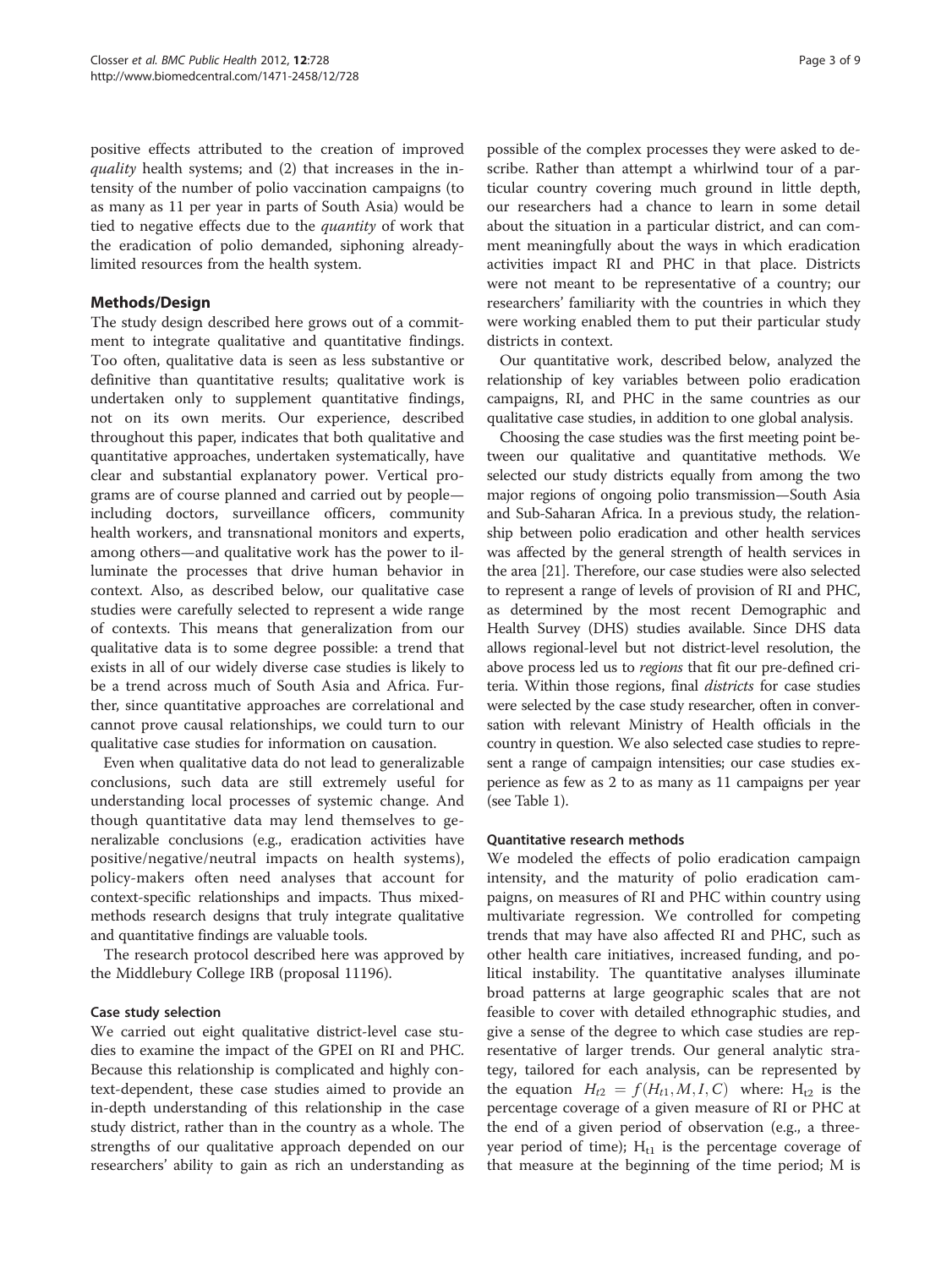#### <span id="page-4-0"></span>Table 1 Case study districts

| Case study district                 | Number of polio<br>campaigns in 2011 | Region         | Attended births in region<br>by TBA or higher | Antenatal care<br>coverage in region | DTP3 coverage<br>in region |
|-------------------------------------|--------------------------------------|----------------|-----------------------------------------------|--------------------------------------|----------------------------|
| Rautahat, Nepal                     | 4                                    | Central Terai  | 58% (2006 DHS)                                | 76% (2006 DHS)                       | 91% (2006 DHS)             |
| Parba Champaran, Bihar, India       | $9$ to $10$                          | <b>Bihar</b>   | 95% (2006 DHS)                                | 34% (2006 DHS)                       | 46% (2006 DHS)             |
| Nizamabad, Andhra Pradesh,<br>India |                                      | Andhra Pradesh | 93% (2006 DHS)                                | 96% (2006 DHS)                       | 61% (2006 DHS)             |
| SITE Town, Karachi, Pakistan        | 11                                   | Sindh          | 93% (2007 DHS)                                | 71% (2007 DHS)                       | 48% (2007 DHS)             |
| South Omo, SNNP, Ethiopia           |                                      | <b>SNNP</b>    | 7% (2011 DHS)                                 | 42% (2011 DHS)                       | 38% (2011 DHS)             |
| Kumbotso LGA, Kano, Nigeria         | 8                                    | Northwest      | 38% (2008 DHS)                                | 32% (2008 DHS)                       | 9% (2008 DHS)              |
| Rubavu, Rwanda                      | $2$ to $3$                           | Gisenyi        | 73% (2005 DHS)                                | 93% (2005 DHS)                       | 80% (2005 DHS)             |
| Camucuio, Namibe, Angola            | 4                                    | Sul            | 59% (2001 MICS)                               | 83% (2001 MICS)                      | 27% (2001 MICS)            |

the maturity of polio eradication efforts within a country as measured by the amount of time since the first house-to-house campaign; I is the intensity of polio eradication activities as measured by the number of campaigns within a given period of time; and C is a vector of contextual variables such as school enrollment rates, income levels, prevalence of atrocities, and regime type, as well as levels of external sources of RI funding and other health spending [\[22-27](#page-9-0)].

We performed analyses at a range of spatial scales: global, national, and district level. The global analysis used the nation as the unit of analysis, and included all countries for which campaign data were available. RI data were obtained from WHO/UNICEF [\[28,29](#page-9-0)] and the Institute for Health Metrics and Evaluation [\[26,30](#page-9-0)]. PHC was measured as attended birth coverage, obtained from the World Bank World Development Indicators [\[27\]](#page-9-0). The national time analysis examined our case study countries using subnational regions as units of analysis, with DHS data on RI and PHC indicators. District-level analyses were performed in select case study countries where data were available and used the district as the unit of analysis, with locally available data on RI and PHC indicators.

These different levels of analysis had complementary strengths and weaknesses. For the cross-national analysis, we could obtain annualized and reasonably upto-date data for dependent, independent, contextual and likely covariate variables, but were unable capture the wide variation within countries in the number of campaigns per year, which likely diluted effects. On the other hand, in our sub-national analyses, we were able to match the spatial variability of polio eradication campaigns with spatial variability in changes of RI and PHC coverage measures. However, subnationally resolved data on RI, PHC, and polio eradication campaigns were frequently spotty, and many sources (for example, DHS surveys) were several years old. Despite these limitations, we found the quantitative analysis valuable for its ability to illuminate trends over time and across contexts.

## Qualitative research methods

Because standardization is critical in multi-sited qualitative research [\[31\]](#page-9-0), the protocol was designed to facilitate collection of the same data in all eight district-level case studies to create a body of knowledge that was ethnographically rich but also systematically comparable [\[32](#page-9-0)]. The qualitative design of the study was based on three research strategies: (1) document review; (2) interviews; and (3) participant observation in district-level health activities including polio campaigns. To ensure that the same information was collected at all sites, a qualitative research guide provided the team with standardized research components and tasks, as well as a standardized list of deliverables. Once the first draft of the guide was developed, it was circulated amongst several of the country researchers and given some preliminary fieldtesting in Nepal and Ethiopia before being finalized.

First, researchers were provided with a specific list of documents relating to polio eradication, RI, and PHC to collect for each case study. These documents ranged from historical documents on national immunization policy to current street-by-street microplans for polio eradication campaigns in the study district. To allow for case sensitivity, researchers were encouraged to perform appropriate modifications and adaptations to the list. This proved effective—while researchers made minor necessary modifications, for the most part all researchers gathered comparable data (though a few had limitations described below).

Second, the interview section of the qualitative design included in-depth interviews with national-level health officials  $(n = 10$  per case study), district-level health officials ( $n = 10$  per case study), ground-level health staff at facilities and in communities  $(n = 30$  per case study), and community members ( $n = 5$  per case study). Again, the final list of interviewees was determined by the researchers according to the structure of the health system in each country, with the criteria to interview a range of officials, workers, and volunteers directly engaged in the administration of polio campaigns, RI, and PHC.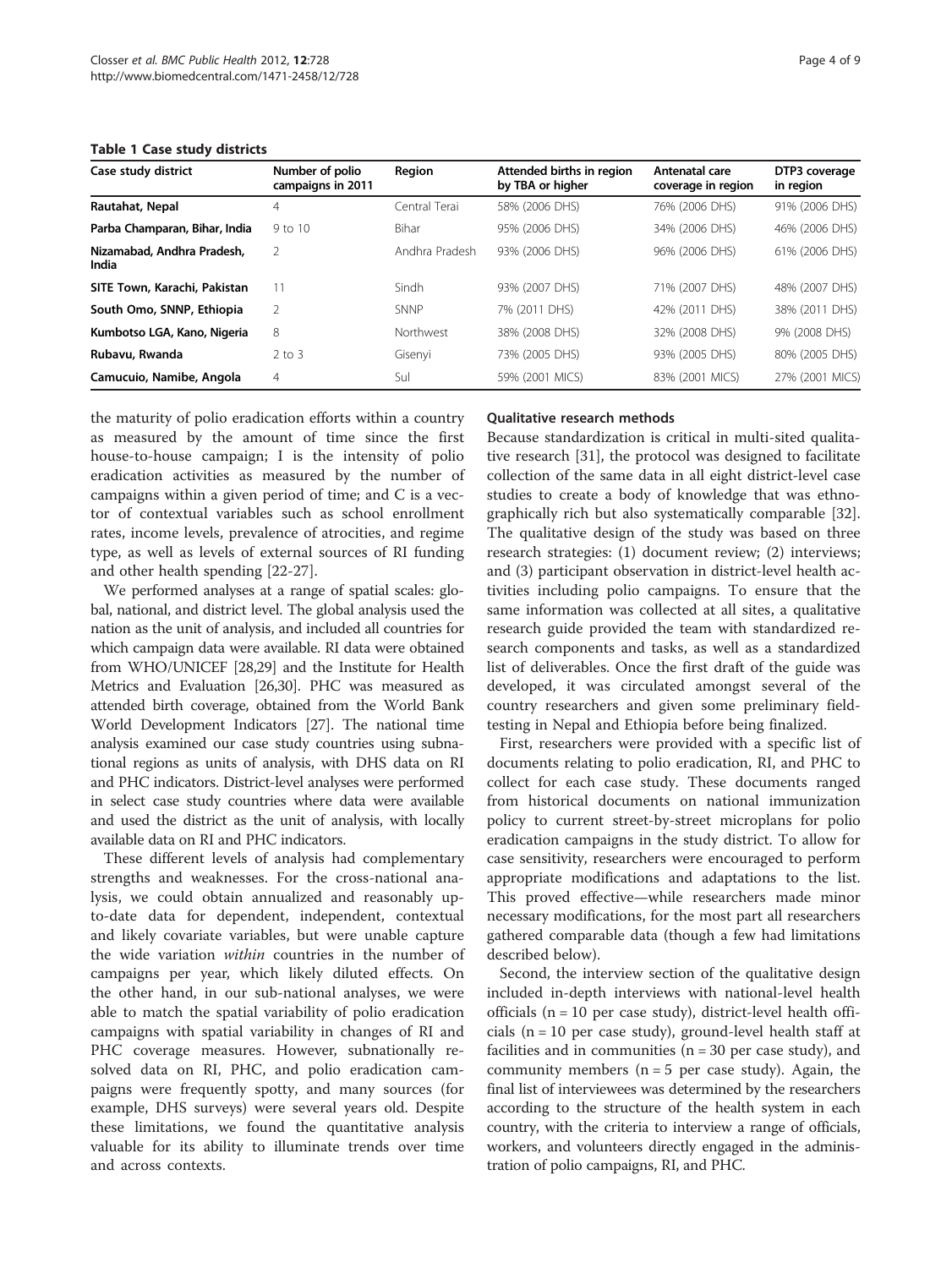In-depth interviews were designed to explore diverse perspectives on mediators of the relationship between polio eradication activities, RI, and PHC. A detailed standardized interview guide was provided to all case study researchers, with over 30 questions, plus probes, designed to address specific aspects of this relationship. Informed consent was obtained from all participants.

Third, in each of the sites a case researcher conducted participant observation during polio eradication campaigns. As part of these participant observation activities, researchers attended all stages of the campaign (micro-planning, training, campaign implementation, catch-up, and monitoring and evaluation). Furthermore, researchers conducted clinic-centered participant observations in RI and PHC activities during and outside the campaign dates, and accompanied surveillance officers in their work. This gave researchers the opportunity to enhance data gathered during interviews and document review, uncovering how designs conceived at the global level get translated by national and local health administrations and carried out on the ground.

Each of the eight case studies, then, generated around 50 interview transcripts, participant observation fieldnotes, and a range of relevant technical and operational documents. These materials were coded with over 50 codes, selected to cover a wide variety of health system functions, using the qualitative analysis program NVivo. These included codes for surveillance; public awareness and satisfaction with health services; outreach to marginalized populations; cold chain; high-level government attention; and service interruption during campaigns, among others. When applicable, material in these categories was also coded as polio eradication, RI, or PHC to distinguish between the services offered by various programs. This allowed for comparisons and explorations of potential overlaps between, for example, outreach to marginalized populations during polio campaigns and outreach to the same populations for RI services. Such analyses revealed the positive and negative effects polio eradication had upon RI and PHC services.

It was central to our approach to collect nearly the same information at all eight research sites and to analyze it systematically and in parallel across the sites. This approach facilitated fairly direct comparisons of the ways that the Polio Eradication Initiative affected RI and PHC in various arenas at our different sites. We accomplished this in two ways. First, case study researchers prepared reports outlining their findings; these reports followed a standardized format covering potential impacts of polio eradication in nineteen health system domains, from surveillance to public satisfaction with health services. Second, after exhaustively coding all materials, we ran queries for our codes and prepared a spreadsheet summarizing the results of those queries for each study. This method allowed us to point out convergences and parallels, and to begin to tease apart the reasons for the differences in effects we saw across our field sites.

# **Discussion**

#### Benefits of the design

This study design has four major benefits. First, the careful selection of a range of qualitative case studies allowed for systematic comparison across the studies. Second, in the qualitative work, the use of participant observation yielded important insights that interview and document review data alone might have missed. Third, the complementarity of qualitative and quantitative methods was very fruitful, as results from our quantitative analysis could be explained by results from qualitative work. Finally, this research provides useful information on how to implement vertical programs in the future in ways that will benefit health systems in the long run.

First, the use of multiple sites, carefully selected to represent a range of experiences with the GPEI, allowed us to distinguish between contextual and universal factors in the relationship between polio eradication, RI, and PHC. Our parallel case studies also allowed us to follow cross-cutting themes, such as cold chain, surveillance, and motivation of workers, across the different field sites, and reach conclusions regarding the role of these factors globally. For example, in a number of case studies—though not all of them—qualitative data supports the hypothesis that polio contributed to the development of cold chain infrastructure in the mid-90s. This was a subtle effect we could not pick up in analysis of the quantitative data available. The fact that it existed across such widely disparate case studies gives us strong grounds to suggest that the effect was widespread though not ubiquitous.

Other factors varied across the case studies, often in patterned ways. For example, in the very weak health systems in our study, polio eradication activities were often the only health activities occurring according to plan—in one case, the gound-level workers were on strike, and yet continued to work on polio vaccination campaigns. In such cases, polio eradication's supervisory and incentive structure was one of the few motivations strong enough to get staff to work at all. In contrast, in many of the stronger health systems in our study, busy staff across all cadres juggled polio activities along with a variety of other responsibilities. A full understanding of the extent to which polio campaigns might or might not interrupt services must take such factors into account. The important patterned dynamics here—observable across widely disparate case studies in South Asia and Africa—were detected because of our systematic case study selection. This study design, then, allowed us to address general trends, as well as identify best practices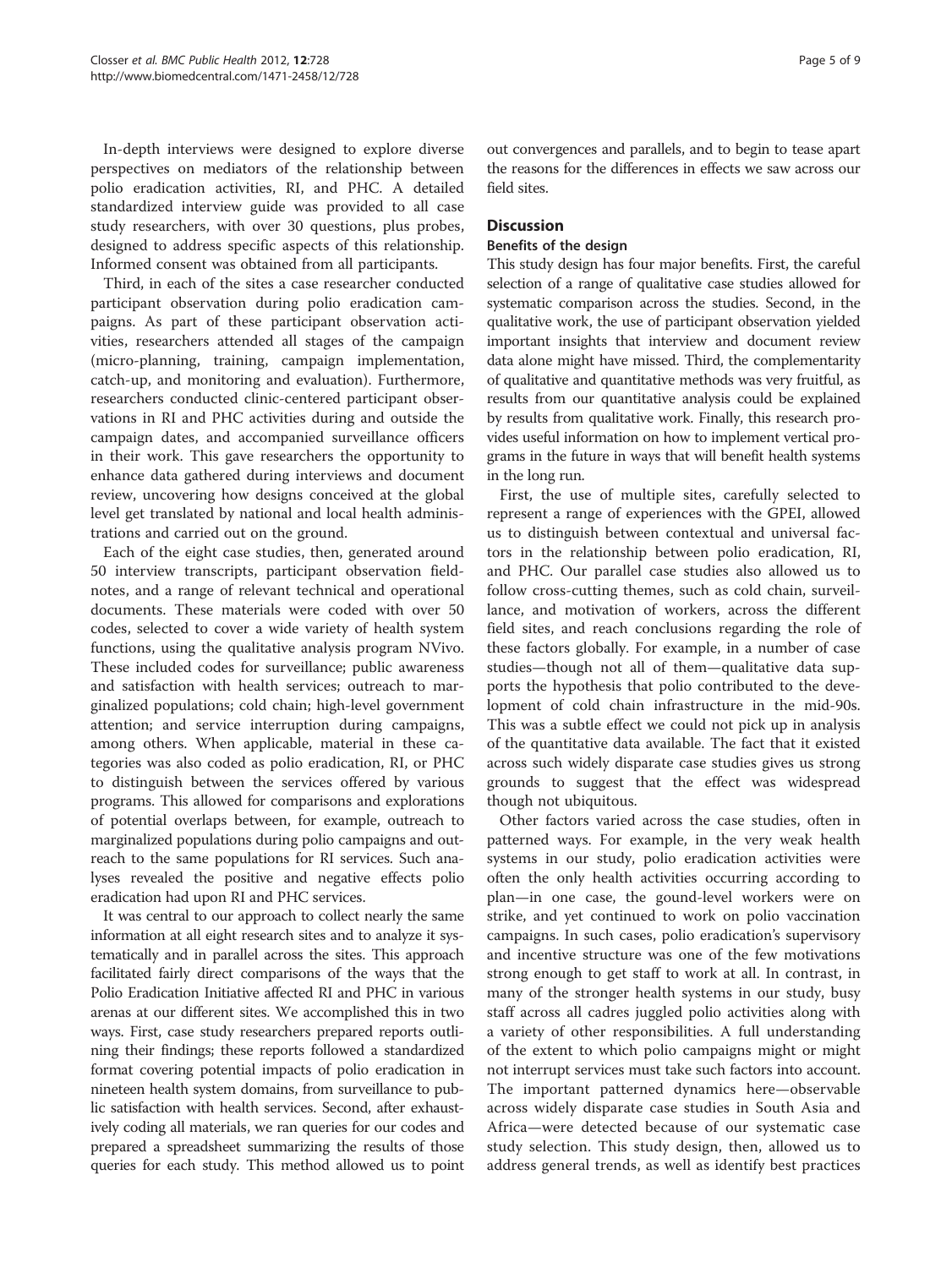in specific contexts that might be adapted for use in other places.

Second, in the qualitative portion of this research, participant observation yielded important insights that interview data alone might have missed. For example, when it came to topics like service interruption during campaigns, direct observation and experience with the dynamics described in the previous paragraph were often more illuminating than interviews, where respondents might be reluctant to speak frankly. By visiting local health posts both during campaign days and outside of campaigns, we were able to gather information on what constituted 'normal' health post functioning, and learn how that might or might not change during the campaign.

The third major benefit of the study design is that results from the quantitative analysis could be explained by results from qualitative work. In many cases, our quantitative analysis revealed no significant impact, either positive or negative, of the GPEI on RI or PHC. In these cases, the qualitative case studies often showed a complex mix of positive and negative effects, mediated through different factors, leading to an overall situation that could not be expected to have statistical significance in its impacts.

As an example of just one of many small effects, our qualitative data showed numerous examples of smallscale impact where supervision and monitoring and evaluation were performed at higher levels during the campaigns, and provided models for the health system that could be used for other services. (In many cases, however, they were not.) While too subtle to have a statistically observable impact on, say, DTP3 coverage, these areas of small impact visible through qualitative analysis are very important, and in some cases form the basis for recommendations for improvement.

Thus this research design has utility beyond simply assessing the impact of vertical programs on health systems in the past. Because the qualitative work revealed examples of best practices that could be more widely implemented, it also provides insight on ways that vertical programs like the GPEI could better strengthen health systems in the future. In addition, the rich description of on-the-ground strategies that comparative ethnography provides could be used to better understand how a given vertical program is being carried out in a variety of contexts, and could inform the development of new and improved program design. Further, in addition to providing currently actionable recommendations, the research described here could serve as groundwork for future research and strategic evaluation. For example, the quantitative and qualitative data that was collected in this research project could be used as baseline information to design more complex system dynamics models to test how various strategies might play out in the future [[33\]](#page-9-0).

## Challenges

As might be expected in carrying out parallel qualitative and quantitative analyses in eight case studies across the developing world, we experienced some challenges. However, we did identify ways to mitigate some of these challenges in the course of doing our research.

One of the major challenges confronted by every large-scale study in the developing world is the accessibility of data. In the quantitative arm of the study, we faced difficulties accessing reliable data for our analyses, particularly on where and when polio campaigns had occurred. In some countries such data did not exist, while in others government officials were reluctant to share them. Some officials may fear that analysis of quantitative data has the potential to reveal inadequacies in health services or otherwise reflect negatively on the health system; as long as this potential exists, officials may quite rationally decide that declining to share data is the safer course. In addition, discrepancies exist on immunization coverage estimates in particular and DHS, while robust, does not triangulate administrative data in proposing estimates. The short timelines allocated for the study, as well as the lack of political will and the need to locate the right partners in each of the study sites, made quantitative data collection extremely challenging ultimately, despite our best efforts, impossible in a few cases (see Table [2](#page-7-0)).

The quantitative analyses were further complicated by the nature of polio vaccination campaigns themselves. The targeting of campaigns has changed over time. While early efforts were almost exclusively national in scope, over time, targeting evolved to focus on first level administrative units (states/provinces) and then to second level administrative units (districts). As targeting became more sophisticated, regions with relatively low levels of RI and PHC coverage had the most frequent polio eradication campaigns. This creates a selection bias that makes it very difficult to establish causality between the frequency of polio eradication campaigns and changes in RI and PHC coverage.

To avoid confounders and address selection bias, a potential way forward is for a study to collect new quantitative data on key variable(s) of interest—depending on the vertical program being studied, possibilities include functioning and reach of the cold chain, number of people serviced per day for a specific service (e.g., routine immunization) by type of worker, or availability of key supplies like syringes. Such a study design might also allow the quantitative analysis to pick up small impacts on cold chain or worker time availability that might not be strong enough to affect a downstream indicator like overall DTP3 coverage. Creating such datasets would, of course, require significant time and resources. Ideally, these efforts would be designed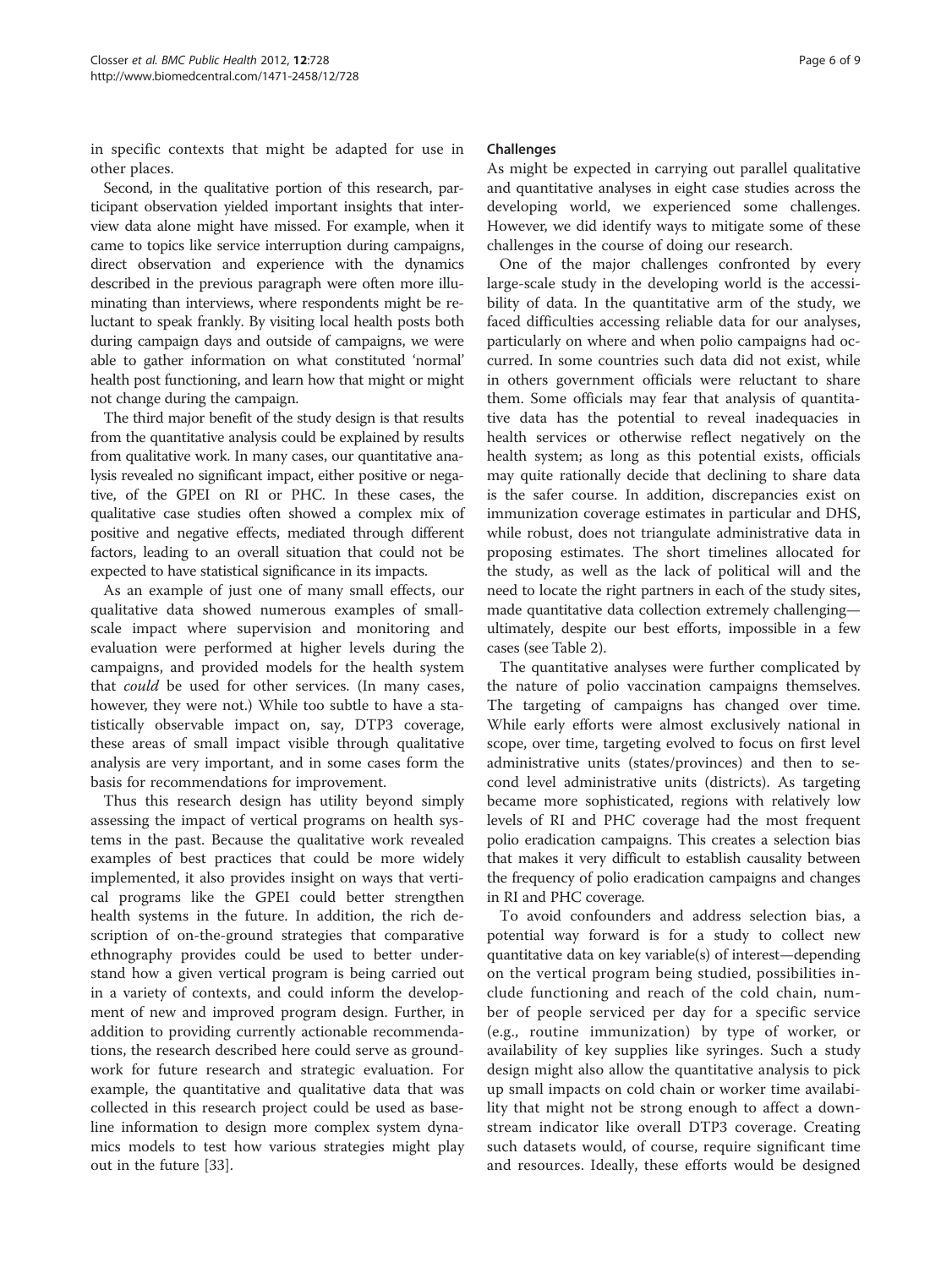|                        | Campaign data, sub-nationally resolved,<br>from first campaigns to present                             | RI/PHC data at two timepoints                                                                       |  |
|------------------------|--------------------------------------------------------------------------------------------------------|-----------------------------------------------------------------------------------------------------|--|
| India                  | Not provided by country. However, sufficient data was publicly<br>available to make analysis possible. | DHS and other sources available                                                                     |  |
| Pakistan               | Available since 2005; provided by WHO/MoH                                                              | DHS and other sources available                                                                     |  |
| Nepal                  | Available for all years; provided by WHO/MoH                                                           | DHS available                                                                                       |  |
| Nigeria                | Available for all years in-country                                                                     | DHS available                                                                                       |  |
| Ethiopia               | Despite our best efforts, we were unable to access this data                                           | DHS available                                                                                       |  |
| Rwanda                 | Despite our best efforts, we were unable to access this data                                           | DHS available                                                                                       |  |
| Angola                 | Despite our best efforts, we were unable to access this data                                           | Not to our knowledge available; no DHS and MICS<br>with two comparable time points in last 10 years |  |
| <b>Global analysis</b> | Available, resolved at country level, from WHO Geneva                                                  | Available (e.g., UNICEF and IHME)                                                                   |  |

<span id="page-7-0"></span>Table 2 Availability of key data for quantitative analysis in study countries

into and funded as part of the evaluation process for vertical campaigns.

The collection of qualitative data was challenged by accessibility as well. In-country approval procedures including Institutional Review Boards (IRBs) are continually evolving and becoming more complex, and the steps required are not always clear. While we congratulate the formation of institutional and national IRBs, this change in procedure requires specific attention. In addition, it is increasingly difficult for research projects to compete with donors and programs that bring direct funding and benefits to government officials. Methodological advancement on this front is not simple, and ultimately requires improving relations between country officials and researchers. Before providing approval for a research project that required time on the part of government officials and health workers, we found that government officials reasonably wanted to know how they and their programs would benefit from the research. Therefore, researchers need to be very clear about how their research may be used to the country's benefit, and transparent about how and with whom the results of the study will be shared.

We recommend assigning a local partner to the position of a full-time in-country point-person. Such a point-person would not be engaged in actual data collection, but would be responsible for nurturing political will, creating partnerships, and leading the study's interactions with local IRBs. While such tasks were in the past do-able in a short time span, or even from afar, the situation on the ground in most countries today necessitates a full-time staff member to liase with local institutions and policies.

Further, any multi-sited study involving a variety of countries has potential to encounter problems of security and political instability; for example, we faced political unrest in our case studies in Kano, Nigeria and Karachi, Pakistan. Our study's qualitative data collection team struggled with a constant need to adapt to changing circumstances in order to ensure the personal safety of our staff. We accepted that the standardized research protocol would sometimes have to be modified to meet the exigencies of fieldwork. While ideally we would have collected identical data in all eight case studies, security issues and other extenuating circumstances limited our ability to follow exactly the same guidelines in all of the sites. For example, when our researcher in Karachi, Pakistan received a text message warning her not to go to the study site as she might be targeted, she scaled back her participant observation activities from those outlined in the guide. Such deviations are inevitable in a project committed to gathering data in a range of contexts, not just settings where research is convenient.

Beyond accessibility, in a large research project there is likely to be variability (including among researchers working at the same site) in the experience and skill level of qualitative field researchers. In the course of this research we learned that our more experienced fieldworkers found it easier to adapt our research protocol to local situations. These experienced staff appreciated having the leeway to make their own adaptations to the research tasks, and those of us running the study valued their thoughtful, context-appropriate modifications.

Those research staff with less experience found it more challenging to make necessary modifications to the research guide to tailor it to local conditions. To support their work, we recommend (1) providing samples of appropriate adaptations in the research guide; (2) pairing less experienced researchers with more experienced researchers when possible; and (3) holding a series of orientation sessions for all research staff prior to conducting the research, to discuss questions of appropriate modifications.

We did not hold such orientation sessions, but would do the following in the future: The first orientation session would include the lead researcher for each case study and would be dedicated to refining the research guide and discussing questions regarding the methods to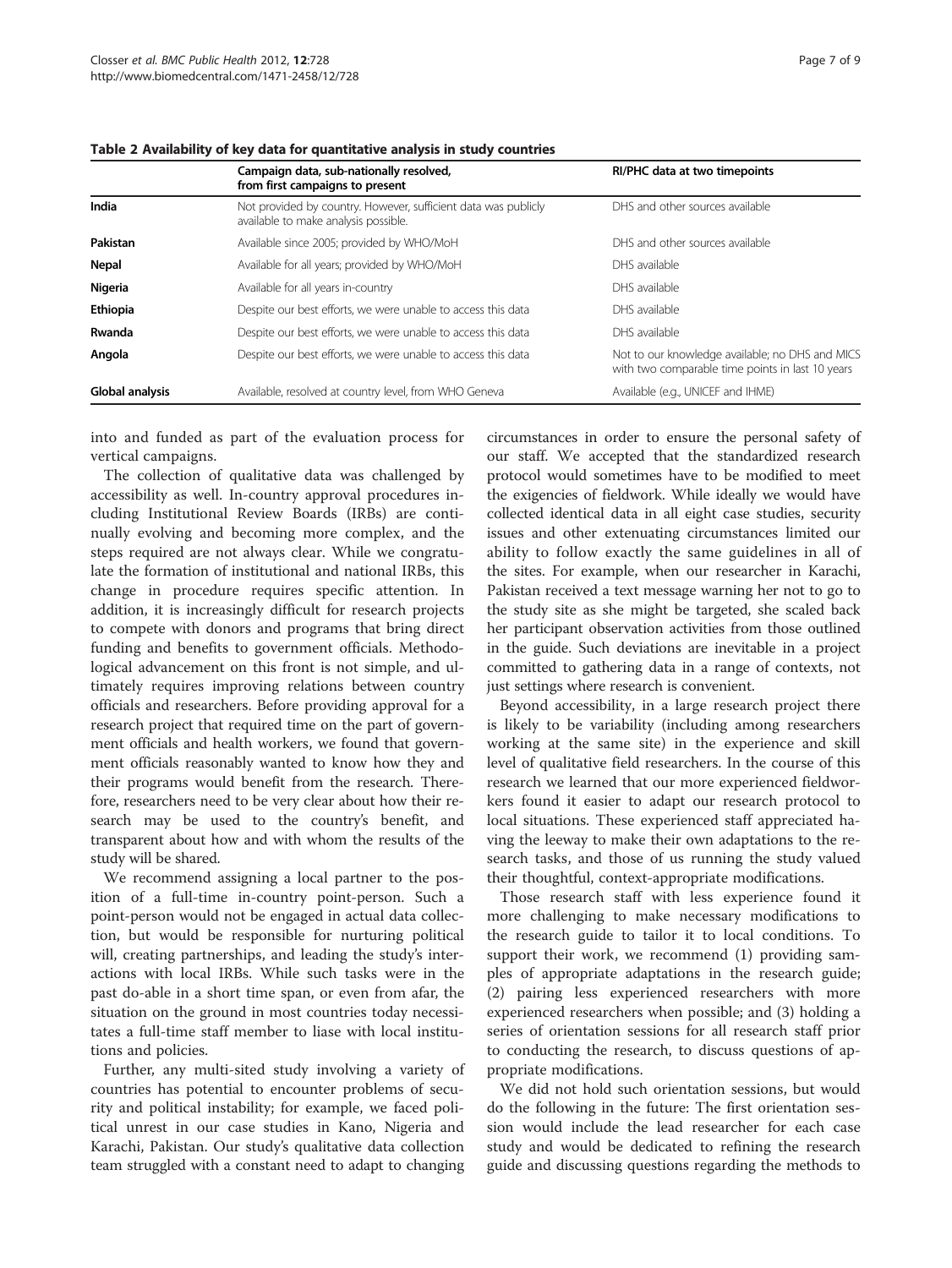<span id="page-8-0"></span>be used in the study. This orientation should be held after a pilot, testing interview questions in the field, in at least one study site. A second pre-fieldwork workshop would be held in-country, and would include the full team of fieldworkers for that country. The in-country workshop would be used to test interview questions in a short country-specific pilot and make the appropriate country-specific adjustments to the study's methods and tasks prior to fieldwork. Periodic debriefs among field staff over the course of fieldwork, concentrated in the early stages, would ensure that staff had the opportunity to discuss challenges and provide suggestions for appropriate solutions in modifying the guide. We held a workshop of fieldworkers post-fieldwork and found this to be an extremely useful exercise in discussing cross-cutting themes and results.

Finally, in developing a research protocol, we would encourage the oversampling of historically knowledgeable key informants. In many of our case studies, there were too few interviewees with deep historical memory. We found that frequent transfers limited the number of respondents with institutional memory, including locating documents and quantitative data from early years. Those who did have such knowledge were generally the most useful interviewees. As detailed quantitative data from the early years of the GPEI was often unavailable, rich qualitative data illuminating past trends is especially important. Interview protocols should also pay special attention to the need to learn about events in the past.

Flexibility in research across sites includes the ability to make adjustments to the timeline and budget to adapt to changing circumstances. While most public health research is held to short timelines because of the need to make data-driven programmatic decisions, more time allocated to research projects will mean better quality research. Flexibility in budget planning is important as well. The challenges of data accessibility, the need to realign to meet new IRB procedures, and the need to address changes in political circumstances, are easiest to productively address in the context of a flexible timeline and a flexible budget.

# Conclusion

The study protocol described here has the potential to be adapted and more widely used in studies of the effects of vertical programs on health systems. Overall, our study design yielded rich data that can be compared across a diversity of sites and could provide important foundational work for future evaluations or models. Drawing from our experience in this study, we encourage researchers to establish mixed-methods research designs in which qualitative data is used not just to embellish quantitative results, but rather uses both types of data as integral parts of the analysis. Using qualitative

and quantitative methods together, including participant observation, and making use of comparative ethnography are useful tools for crafting health systems research that is attentive to local context even as it has the ability to describe global trends.

#### Abbreviations

DHS: Demographic and Health Survey; DTP3: Third dose of the diphtheriatetanus-pertussis vaccine; GAVI: Global Alliance for Vaccines and Immunizations; GPEI: Global Polio Eradication Initiative; IHME: Institute for Health Metrics and Evaluation; IRB: Institutional Review Board; MICS: Multiple Indicator Cluster Survey; LGA: Local Government Area; MoH: Ministry of Health; PHC: Primary Health Care; RI: Routine Immunization; SITE: Sindh Industrial and Training Estate; SNNP: Southern Nations, Nationalities, and People's Region; TBA: Traditional Birth Attendant; UNICEF: United Nations Children's Fund; WHO: World Health Organization.

#### Competing interests

All authors declare they have no competing interests.

#### Authors' contributions

SC, TP, KM, JJ, MAL, RML, and JK developed the original concept for the research design. AR and SC developed the detailed qualitative research protocol. TP, MAL, and RML developed the detailed quantitative research design. KM and JJ field tested and provided feedback on the qualitative research protocol. JG, LV, and PN provided extensive feedback that substantively changed the study design. KC, PT, and SC incorporated all feedback and finalized the qualitative research protocol. KC, PT, and SC developed the coding system for qualitative data. SC and AR drafted the article, with sections written by VN and TP. All listed authors provided extensive feedback on the article, and read and approved the final manuscript.

#### Acknowledgements

The development of the methodology described here benefited from the feedback and guidance of members of the research project's Technical Steering Committee: Mercy Ahun, David Bishai, Logan Brenzel, Elias Durry, Rashid Jooma, Grace Natson, Muhammad Pate, and Naveen Thacker. Molly Abbruzzese, Frank Pont, Dora Ward, Sandra Mounier-Jack, and Ulla Griffiths also provided advice and input that shaped the methodology of the study.

#### Author details

<sup>1</sup>Department of Sociology and Anthropology, Middlebury College, 306 Munroe Hall, Middlebury, VT 05753, USA. <sup>2</sup> Department of Sociology and Anthropology, The Hebrew University of Jerusalem, Mount Scopus, Jerusalem 91905, Israel. <sup>3</sup>ISciences, LLC, 61 Main St, Burlington, VT 05401, USA. <sup>4</sup>Department of Anthropology, Oregon State University, 238 Waldo Hall Corvallis, OR 97331, USA. <sup>5</sup>Department of Anthropology, History, and Social Medicine, University of California, San Francisco, 3333 California Street Suite 340, Box 0646, San Francisco, CA 94118, USA. <sup>6</sup>201 Munroe Hall, Middlebury College, Middlebury, VT 05753, USA. <sup>7</sup>Infectious Diseases, Global Health Program, Bill & Melinda Gates Foundation, 500 Fifth Avenue North, Seattle, WA 98102, USA. <sup>8</sup>Polio Program, Global Development Program, Bill & Melinda Gates Foundation, 500 Fifth Avenue North, Seattle, WA 98102, USA. <sup>9</sup>Global Public Health Solutions, 4025 Runnymede Dr, Lilburn, GA 30047, USA. <sup>10</sup>Department of Anthropology, Emory University, 1557 Dickey Dr, Atlanta, GA 30322, USA.

#### Received: 20 August 2012 Accepted: 24 August 2012 Published: 1 September 2012

#### References

- 1. Cueto M: The origins of primary health care and selective primary health care. Am J Public Health 2004, 94:1864–1874.
- 2. Garrett L: The challenge of global health. Foreign Affairs 2007, 86:14.
- 3. Bosch-Capblanch X, Lavis JN, Lewin S, Atun R, Røttingen J-A, Dröschel D, Beck L, Abalos E, El-Jardali F, Gilson L, Oliver S, Wyss K, Tugwell P, Kulier R, Pang T, Haines A: Guidance for evidence-informed policies about health systems: rationale for and challenges of guidance development. PLoS Med 2012, 9:e1001185.